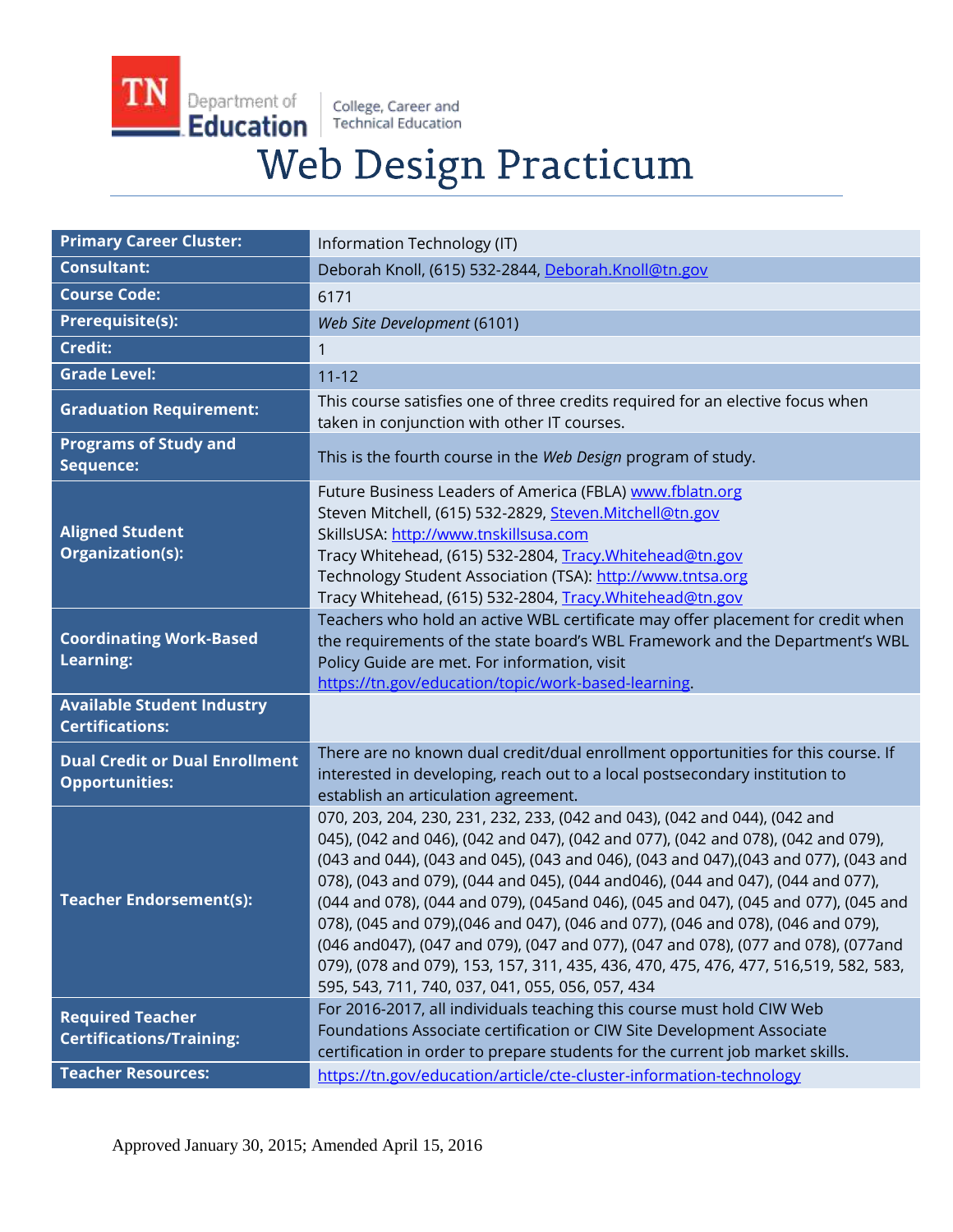# **Course Description**

*Web Design Practicum* is a capstone course intended to provide students with the opportunity to apply the skills and knowledge learned in previous *Web Design* courses toward the completion of an in-depth project with fellow team members. Students who have progressed to this level in the *Web Design* program of study take on more responsibilities for producing independent work and managing processes involved in the planning, designing, refinement, and launch of a website. In addition to developing an understanding of the professional and ethical issues encountered by web design professionals in the workplace, students learn to refine their skills in problem solving, troubleshooting, teamwork, marketing and analytics, and project management. Upon completion of the practicum, proficient students will be prepared for postsecondary study and career advancement in web design.

# **Work-Based Learning Framework**

Practicum activities may take the form of work-based learning (WBL) opportunities (such as internships, cooperative education, service learning, and job shadowing) or industry-driven projectbased learning. These experiences must comply with the Work-Based Learning Framework guidelines established in SBE High School Policy 2.103. As such, this course must be taught by a teacher with an active WBL Certificate issued by the Tennessee Department of Education and follow policies outlined in the Work-Based Learning Policy Guide available online at [https://tn.gov/education/topic/work-based-learning.](https://tn.gov/education/topic/work-based-learning) The Tennessee Department of Education provides a *Personalized Learning Plan* template to ensure compliance with the Work-Based Learning Framework, state and federal Child Labor Law, and Tennessee Department of Education policies, which must be used for students participating in WBL opportunities.

## **Program of Study Application**

This is the fourth course in the *Web Page Design* program of study. For more information on the benefits and requirements of implementing this program in full, please visit the Information Technology website at [https://tn.gov/education/article/cte-cluster-information-technology.](https://tn.gov/education/article/cte-cluster-information-technology)

## **Course Requirements**

This capstone course aligns with the requirements of the Work-Based Learning Framework (established in Tennessee State Board High School Policy), with the Tennessee Department of Education's Work-Based Learning Policy Guide, and with state and federal Child Labor Law. As such, the following components are course requirements:

# **Course Standards**

## **Web Design Career Planning**

- 1) A student will have a Personalized Learning Plan that identifies their long-term goals, demonstrates how the Work-Based Learning (WBL) experience aligns with their elective focus and/or high school plan of study, addresses how the student plans to meet and demonstrate the course standards, and addresses employability skill attainment in the following areas:
	- a. Application of academic and technical knowledge and skills (embedded in course standards)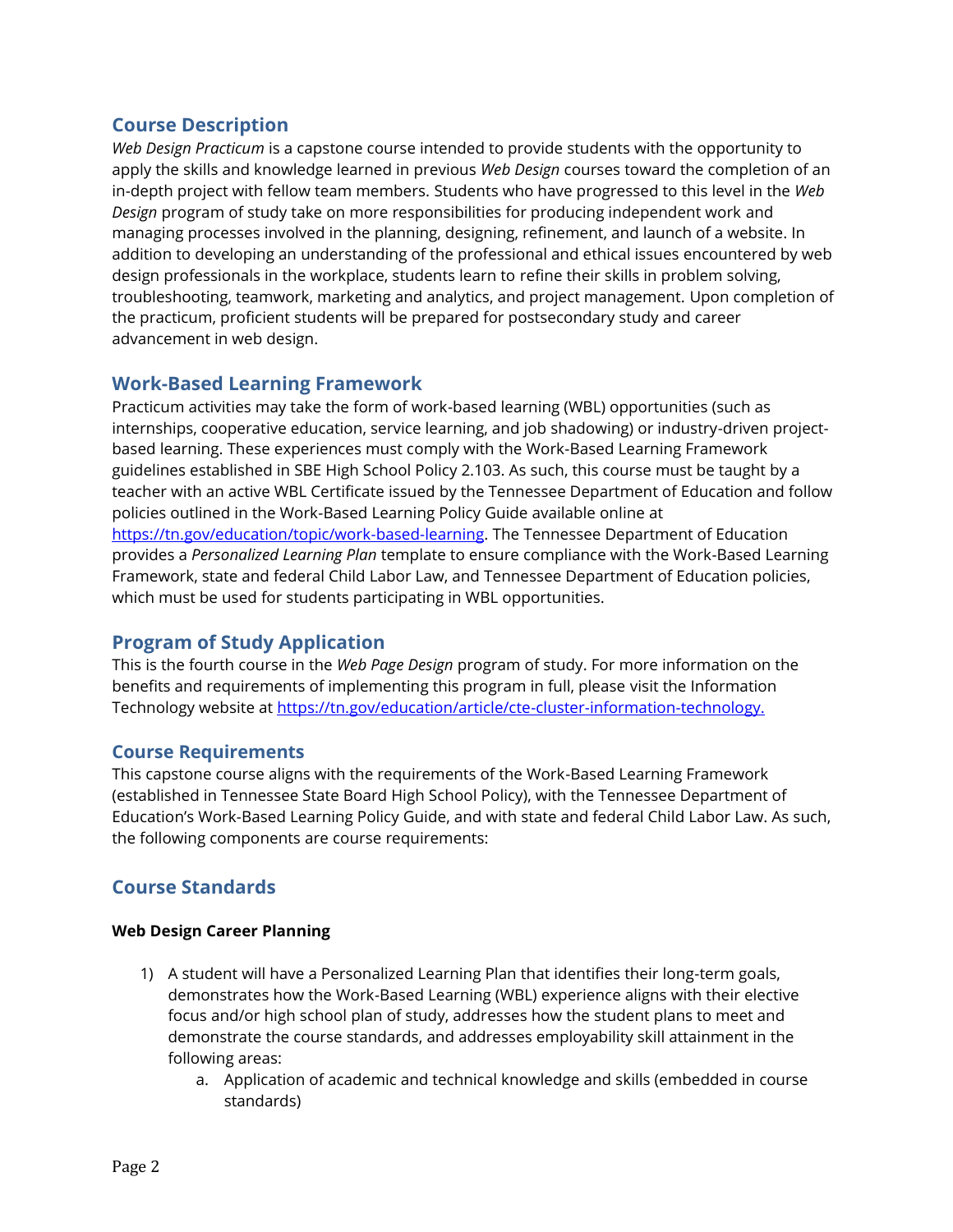- b. Career knowledge and navigation skills
- c. 21st Century learning and innovation skills
- d. Personal and social skills
- 2) Research a company or organization that provides web design/development services for clients. Companies could range from large design firms serving corporate clients, to independent freelance businesses operating in the local community. For the chosen company, cite specific textual evidence from the company's literature, as well as available press coverage (if available) to summarize:
	- a. The mission and history of the organization
	- b. Headquarters and organizational structure
	- c. Products or services provided
	- d. Credentials required for employment and how they are obtained and maintained
	- e. Policies and procedures
	- f. Reports, newsletters, and other documents published by the organization
	- g. Website and contact information
- 3) Analyze the requirements and qualifications for various web design job postings identified from specific company websites or online metasearch engines. Gather information from multiple sources, such as sample resumes, interviews with web design professionals, and job boards, to determine effective strategies for realizing career goals. Create a personal resume modeled after elements based on the findings above, then complete an authentic job application as part of a career search or work-based learning experience.
- 4) Participate in a mock interview. Prior to the interview, research tips on dress and grooming, most commonly asked interview questions, appropriate conduct during an interview, and recommended follow-up procedures. Upon completion of the interview, write a thank you letter to the interviewer in a written or email format.

## **Professional Ethics and Legal Responsibilities**

- 5) Investigate a range of unethical and illegal behaviors frequently encountered by web design professionals. Summarize the legal and professional consequences for engaging in these behaviors, developing claims and counterclaims about the potential ramifications for clients, users, the public, and one's own personal reputation. Deliver findings in the form of a summary document or presentation supported by evidence from news media, company policies, and state and federal laws. Potential issues include spam, flaming, cyberbullying, libel, slandering, and mining of personal data for profit.
- 6) Research a case study involving an ethical issue related to intellectual property rights. Examine a variety of perspectives surrounding the issue, then develop an original analysis explaining the impact of the issue on those involved, using persuasive language and citing evidence from the research. Potential issues include copyright infringement, piracy, plagiarism, art licensing, creative commons, and the state/federal laws that govern them.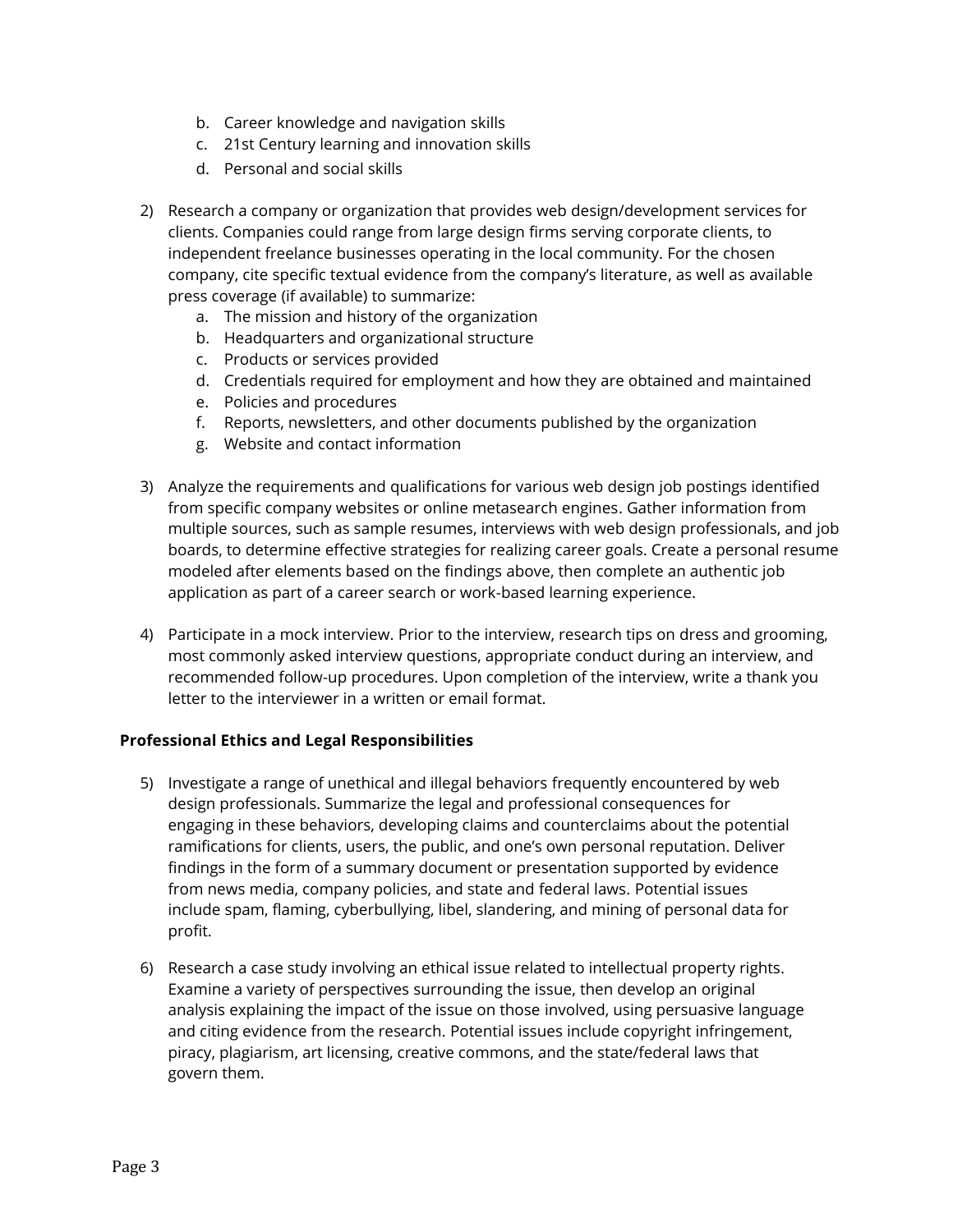#### **Course Project**

- 7) Meet with a potential or mock client who requires a web-based digital product, and discuss the client's wants and needs for the product. In teams or individually, work to develop a project plan, set goals, delegate responsibilities, and determine deadlines to meet the client's specifications. Analyze available resources, then formulate and present a written proposal for the potential client detailing the following:
	- a. Summary of product solution that can be offered
	- b. Strategy for addressing the needs of the client
	- c. Schedule of completion
	- d. Cost to the client, including justification of expenses
- 8) In teams or individually, develop a site map outlining the architecture of the web page(s) to be created in the project. Demonstrate the ability to group content in the form of a flowchart or other visual representation, and apply principles related to continuity of design.
- 9) Work together to assemble adequate documentation of project activities, including end-user documentation. Be able to explain to both lay and technical audiences how various aspects of the site and/or digital product were developed and how they function. For example, annotate code where appropriate such that another web designer could replicate it; or explain to a first-time user how a form developed for the site retrieves and stores information in a remote database.
- 10) Maintain accurate and accessible directories of files relevant to the project, and develop agreements among team members and client surrounding data management, naming conventions, version control, editing permissions, and sharing of files (for example, through cloud-based services or shared drives).
- 11) Use appropriate authoring software to execute the project plan in line with budget constraints, server size, deadlines, and all other specifications in order to meet the vision of the client. In the course of development, apply coding skills to design, organize, create, maintain, and update the site or digital product as needed.

#### **Advanced Troubleshooting, Critiquing, & Problem Solving**

- 12) In the course of developing the web-based project, regularly test the site for functionality, navigability, browser and device compatibility, and other design aspects related to user friendliness. Conduct and document the proper code validation to fix broken links, distorted images, and similar errors.
- 13) Analyze the code written by another team member or peer and create a flowchart for suggesting changes to improve functionality. Cite specific examples in the code to support recommendations.
- 14) Apply coding skills learned in previous courses to novel contexts and development environments. For example, investigate methods for scaling the site or digital product onto a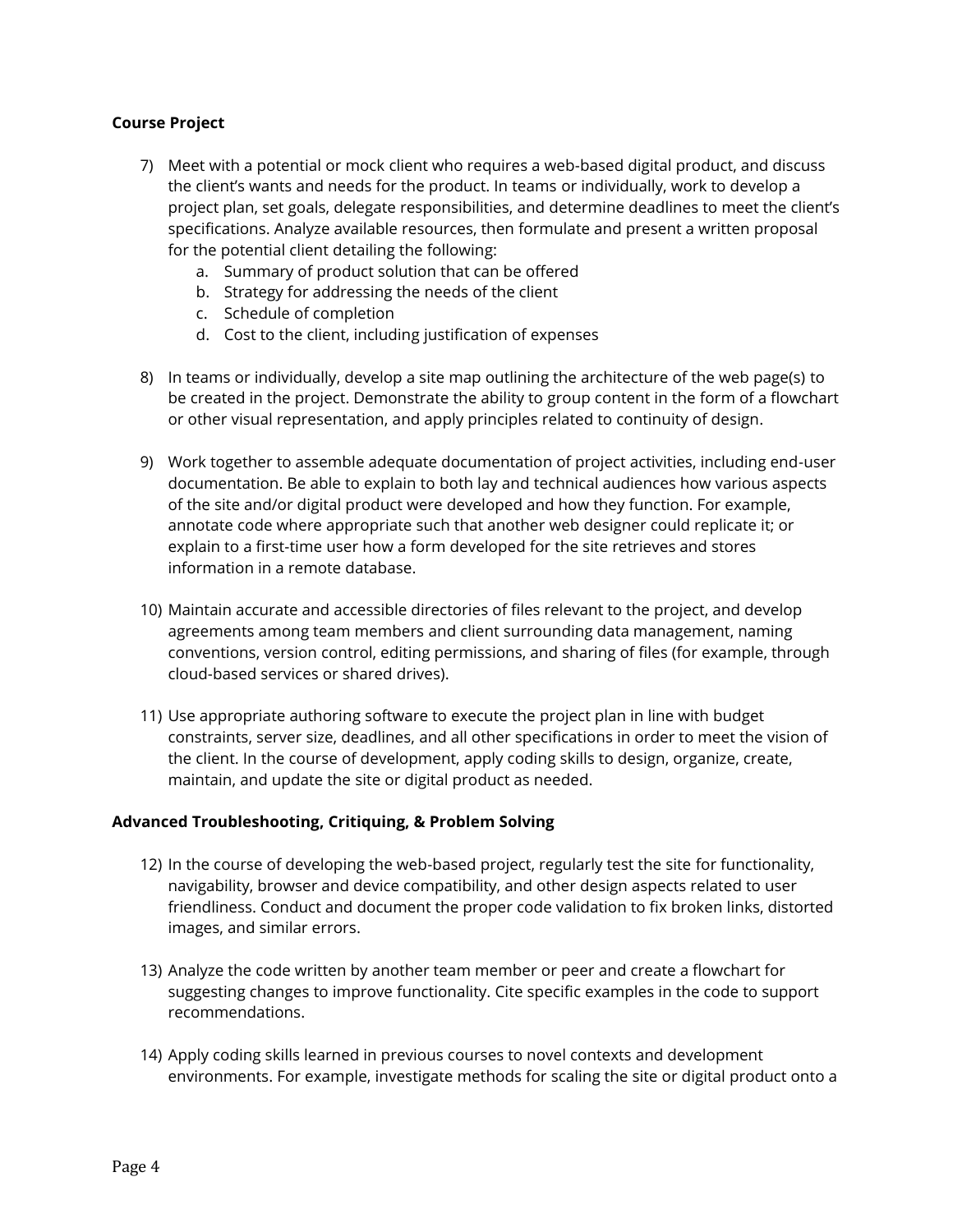mobile device using responsive design. Where appropriate, incorporate the proper CSS code to render a site compatible on multiple web platforms.

#### **Web Marketing and Analytics**

- 15) Research factors that affect the sale and distribution of products and services over the Internet, such as the wide availability of customer feedback on sites like Amazon, Yelp, and Google. Select a company whose products/services are purchased online; describe how the factors identified above influence the design of the company's website. Critique the effectiveness of the site in promoting the company's product/service, citing evidence related to user friendliness, accessibility, tone, and composition.
- 16) Analyze a range of web marketing strategies and cite examples of how businesses use them to drive web traffic. Strategies include but are not limited to social media marketing, imagecentric content marketing, search engine optimization (SEO), email marketing, or mobilefriendly content. Deliver a mock presentation to "peer clients" outlining how one or more of these strategies could be incorporated to increase the web presence of a real or fictitious business. Drawing on success stories of similar companies, pitch the chosen strategy using persuasive language and relevant supporting data.
- 17) Describe how companies collect data using web analytics. Summarize a range of statistics used when tracking web traffic, such as unique page views, session duration, and bounce rate. Demonstrate the ability to collect and interpret analytics to achieve marketing goals; if applicable, incorporate such analysis into the course project.
- 18) Investigate the ways companies use web data to analyze demographic and psychographic information about their customers. Model to a "peer client" how an ordinary business owner can use IP geolocation, surveys, forms, and other tools to make strategic marketing decisions.

## **Portfolio**

- 19) Create a portfolio, or similar collection of work, that illustrates mastery of skills and knowledge outlined in the previous courses and applied in the practicum. The portfolio should reflect thoughtful assessment and evaluation of the progression of work involving the application of steps of the design process. The following documents will reside in the student portfolio:
	- a. Personal code of ethics
	- b. Career and professional development plan
	- c. Resume
	- d. Links to web pages designed or contributed to
	- e. List of responsibilities undertaken through the course
	- f. Examples of visual materials developed and used during the course (such as graphics, drawings, models, presentation slides, videos, and demonstrations)
	- g. Description of technology used, with examples if appropriate
	- h. Periodic journal entries reflecting on tasks and activities
	- i. Feedback from instructor and/or supervisor based on observations